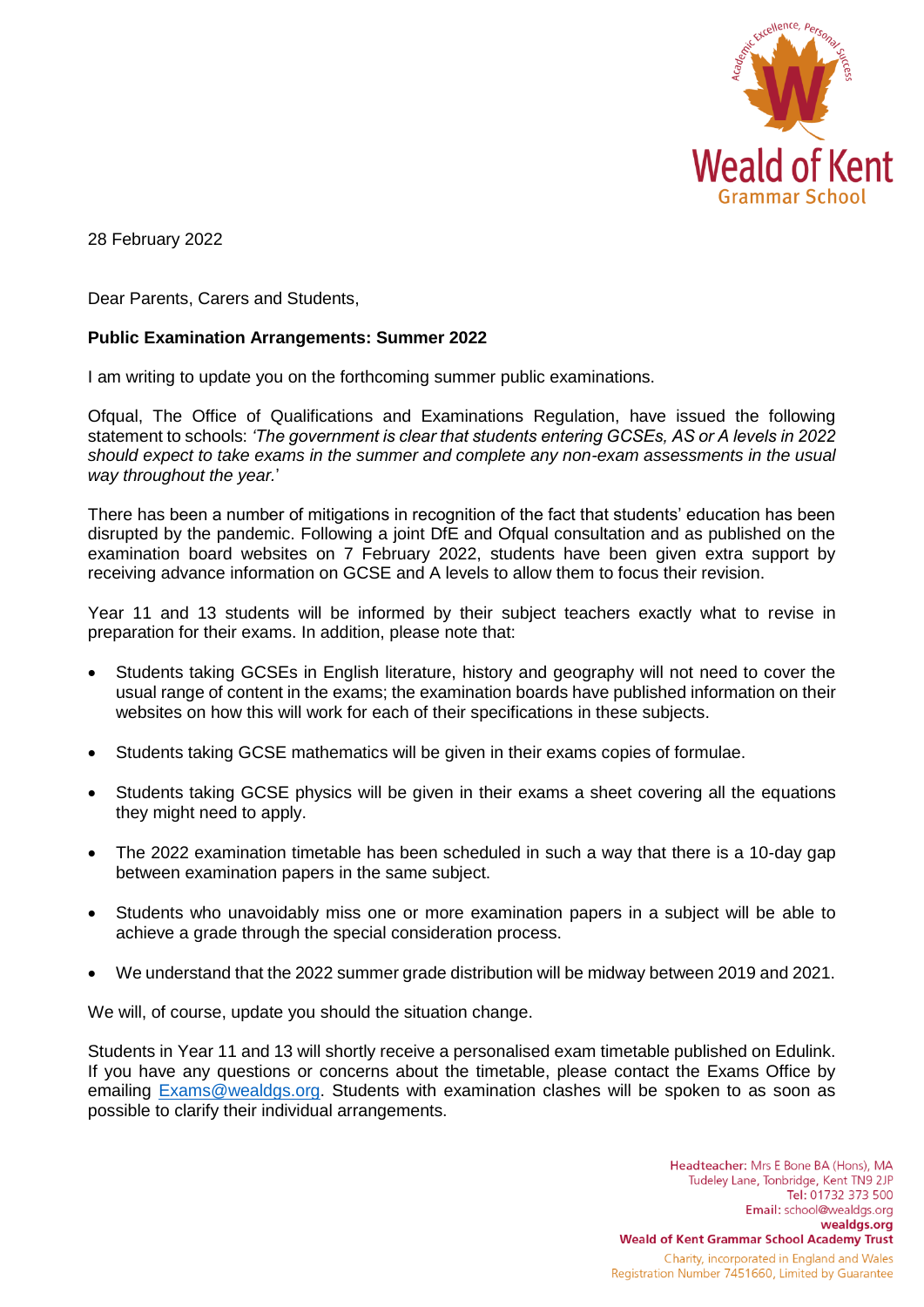You will also find attached the JCQ Information for Candidates in examinations and NEAs which all students must read prior their examinations.

### **Non-Examination Assessments (NEA)**

In the coming weeks, students in Year 11 and 13 will be completing their NEAs in relevant subjects. Each subject has set their own deadline for completion.

Students will be given their 'raw' NEA mark by their teacher, e.g. 26/40, by Thursday 31 March 2022, with the exception of Art, Drama, PE and the EPQ, where the date of release has been set nationally. Please note that teachers do not grade the NEAs, the school submits the marks to the exam board who determine the final grade.

### **Appealing an NEA mark**

The grounds for appealing an NEA mark awarded in school are:

- Evidence the mark scheme has not been properly applied.
- Evidence that necessary procedures have not been properly complied with.

To submit an appeal please download and complete the "Internal Appeals Form" which you can find on the Noticeboard tab on Edulink.

The completed form must be emailed to [exams@wealdgs.org](mailto:exams@wealdgs.org) by Friday 22 April 2022. Please note the deadlines differ for Art, Drama, PE and EPQ. Details will be shared a later date.

There is a £50 fee for lodging an appeal, which must be paid via Parentpay when the appeal is submitted. If your appeal is successful this will be refunded. If you experience any difficulty accessing your ParentPay account, please contact the Finance Department at [financequeries@wealdgs.org.](mailto:financequeries@wealdgs.org) Students will not be excluded from appealing due to financial hardship. If this is the case, please contact the Finance Department.

### **Study Leave**

The start of the study leave period for Year 11 and 13 students will be confirmed closer to the time and full details will be shared with all students in advance, including how to return textbooks.

### **Exam Breakfasts**

We will be offering all students an exam breakfast, available in the canteen from 8am, on the morning of their examinations. This is free of charge, and we do hope your child will take us up on this opportunity.

I would like to take this opportunity to thank students for their hard work and determination in the run up to the exams.

Yours sincerely,

Widan Fidack

**Mr K Fidock** Assistant Headteacher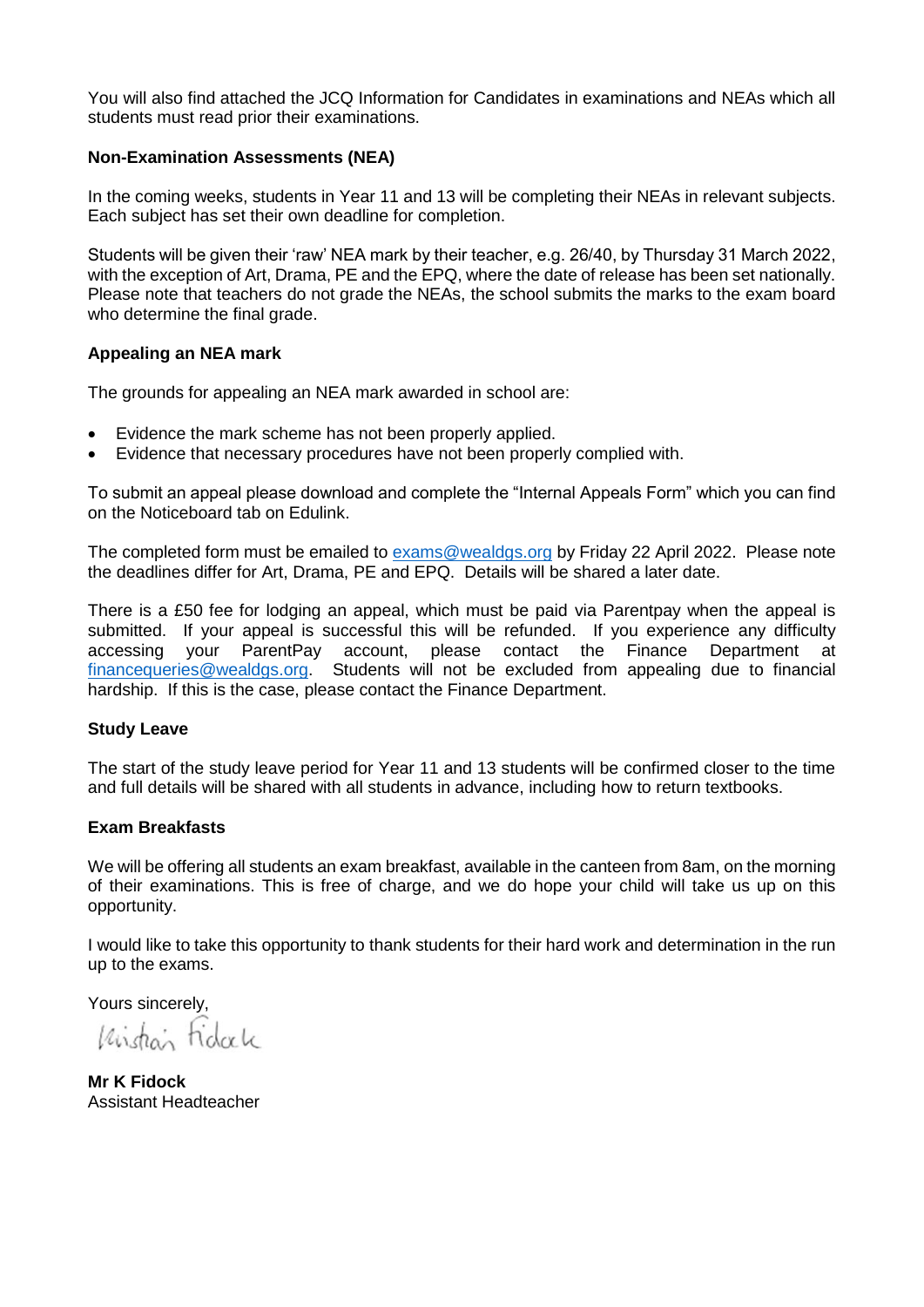# **Tips and Advice**

- 1. How to best start an examination day
	- Place a copy of their examination timetable in a shared space in the house and know when their examinations are taking place.
	- Ensure they have a water bottle each day (with no label) and a fully stocked clear pencil case; black pens are needed.
	- Students need to be in school in good time: by 8.45am for morning sessions and by 1.15pm for afternoon sessions.
	- Try to keep them settled the night before, off technology and away from the books, and into bed at a good time.
	- Provide them with a good breakfast as they will need a lot of energy to perform well.
- 2. Keep good habits
	- Encourage your child to avoid stimulants, such as caffeine. Drugs and alcohol impede energy and concentration in the long term.
	- Do not encourage your child to cut out all the enjoyment from her/his life.
	- Encourage your child to break her/his revision workload into manageable chunks and to take frequent breaks when revising; psychologists say we can only concentrate properly for 30- 45 minutes at a time.
	- Help your child to eat well by maintaining a good blood sugar level and avoiding highs and lows of energy. A diet rich in slow-release foods such as bread, rice, pasta, fruit and vegetable is essential.
	- Make sure that your child drinks lots of water, hydration helps concentration.
	- Ask your child to think about when and where they work best. Not everyone is a morning person, and some people do not find the library a productive place to work. There is no one best place or time to work – it is about what works best for each individual student.
	- Encourage your child to keep active: even a short walk can be beneficial. Exercising is one of the quickest and most effective ways to de-stress. Fresh air clears the head and aids focus.
- 3. Talk about stress as a physical symptom this will help to normalise it, which can make it feel less overwhelming. Explain that when stress reaches a certain intensity, it can lead to heightened physical and psychological awareness. This normally enables us to perform well under pressure, but it can overreact or fail to reset properly, and this can make us feel nervous.
- 4. Talk openly about how you cope with your own stressful situations, so your child has a positive role model for managing her/his emotions and time. This might include having a relaxing bath or writing a week-by-week plan to manage your workload.
- 5. Teach relaxation techniques using basic breathing exercise through slow, deep breathing (the in-breath should be shorter than the out-breath; counting in for 3 and out for 5); using guided imagery (close your eyes and think about a safe place you have been where you have felt totally relaxed, identify details about what the place looks and feels like, and focus on these, while breathing calmly).
- 6. Boost positivity and self-esteem by enabling your child to be practical about their preparations. Sentences such as, "You are more than your results" can be very powerful; talk about what they are good at and enjoy. Whilst examination results are important, and everyone wants their child to do the best they can, boosting self-esteem will help them to feel good, and achieve their best.
- 7. Address negative thinking by:
	- Identifying negative thoughts, and how these thoughts make your child feel.
	- Thinking about how these thoughts and feelings link to behaviours and physical symptoms.